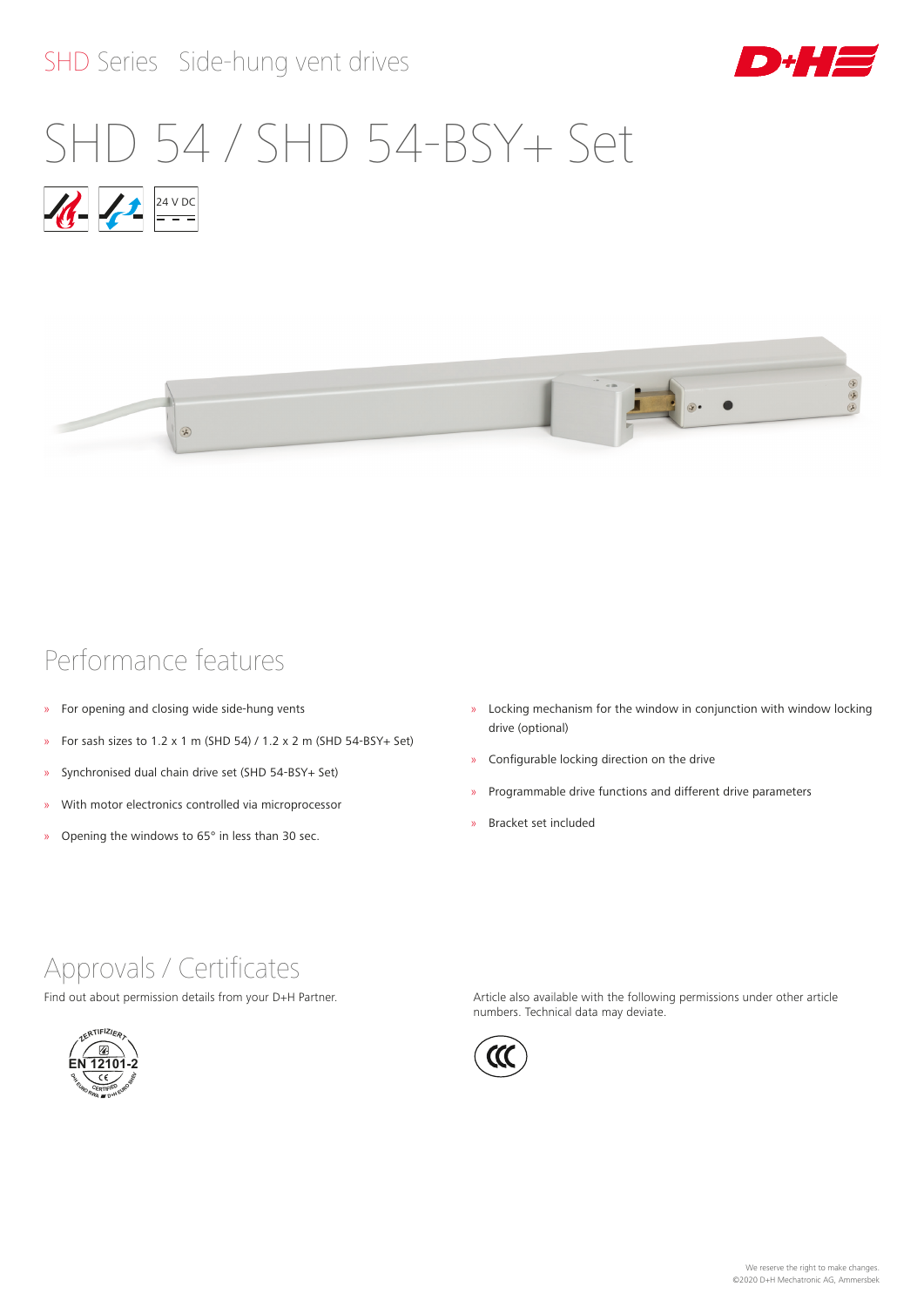# Potential drive options

You can find the explanations for the icons on the last page.





All specifications in mm



# Technical data

Specification per drive

|                               | <b>SHD 54</b>                    | SHD 54-BSY+ Set |  |
|-------------------------------|----------------------------------|-----------------|--|
| Supply                        | 24 V DC / ±15 % / 1 A            |                 |  |
| Duty cycle                    | 30 % (ON: 3 min. / OFF: 7 min.)  |                 |  |
| Force of pressure             | 500 N                            |                 |  |
| Tensile force                 | 500 N                            |                 |  |
| Service life                  | 20000 double strokes             |                 |  |
| Stroke                        | 450 mm                           |                 |  |
| OPEN running speed            | $11.8$ mm/s                      |                 |  |
| OPEN running speed - SHEV     | $15.2$ mm/s                      |                 |  |
| CLOSED running speed          | $11.8$ mm/s                      |                 |  |
| Type of protection            | <b>IP 50</b>                     |                 |  |
| Emission sound pressure level | $LpA \leq 70$ dB(A)              |                 |  |
| Temperature range             | $-5 °C  +75 °C$                  |                 |  |
| Fire resistance               | B300 (30 min / 300 °C)           |                 |  |
| Housing                       | Aluminium                        |                 |  |
| Surface                       | Powder-coated                    |                 |  |
| Colour                        | White aluminium $\sim$ RAL 9006) |                 |  |
| Connection                    | 2.5 m silicone cable             |                 |  |
| WxHxD                         | 500 x 40 x 115 mm                |                 |  |
| Weight                        | 2.10 kg                          |                 |  |

**COL** 

# Design

| <b>Type</b>         | Art. No.  | Stroke | Remark                      |
|---------------------|-----------|--------|-----------------------------|
| SHD 54/450-BSY+ Set | 23.050.80 | 450 mm |                             |
| <b>SHD</b>          | 26.501.00 | 450 mm | Variable equipment possible |